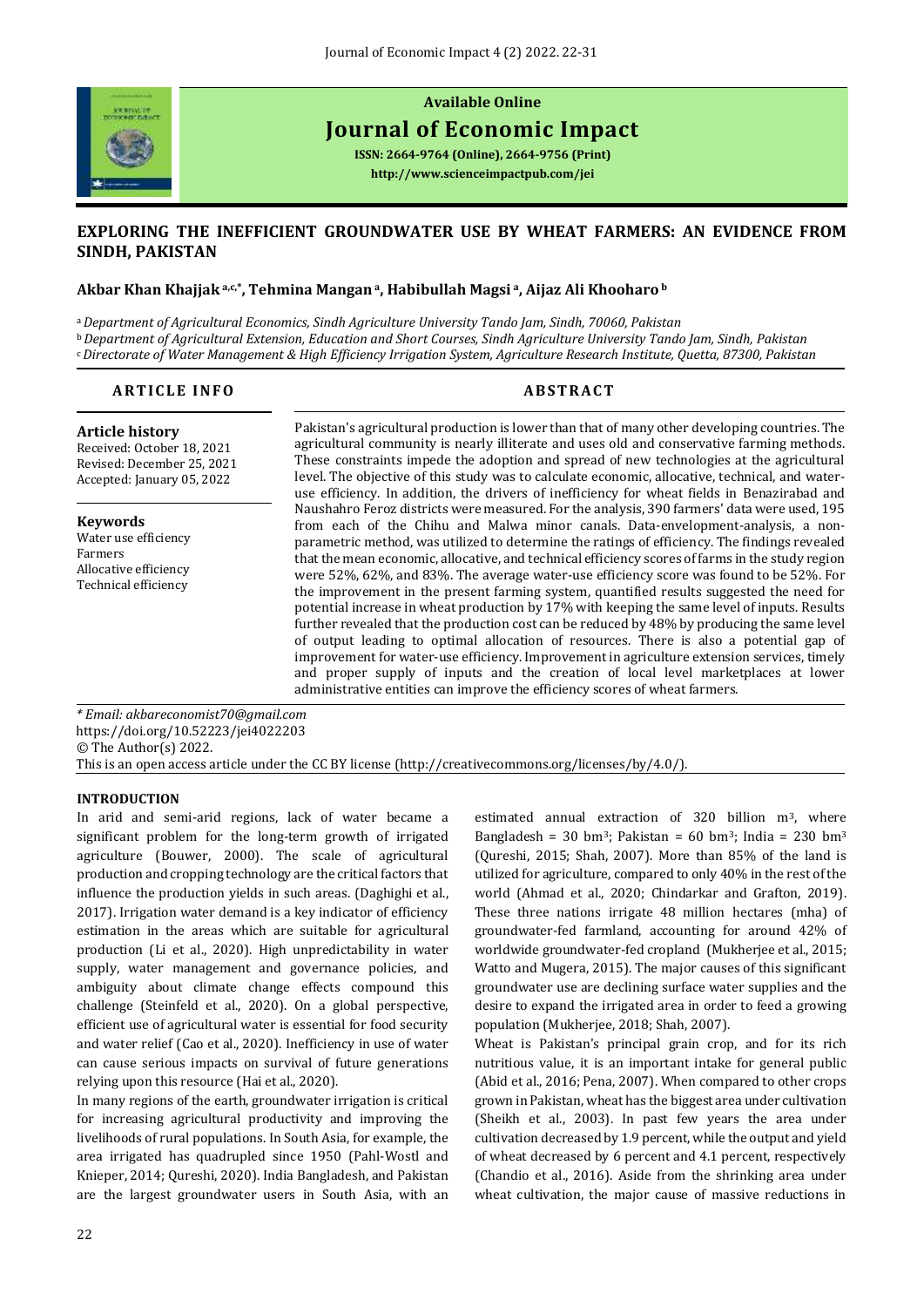wheat output and yield was witnessed to be a severe shortage of water to irrigate the crop (Aslam, 2016; Mahmood et al., 2020).

It is clear that technical efficiency estimate provides crucial information about practices of managing a farm, but it does not provide thorough information about the allocation of all the resources used and the minimization rate to such costs used in production process, therefore allocative, water-use and economic efficiency estimates are required in order to investigate production efficiency comprehensively (Brázdik, 2006; Tang et al., 2015). This reliable information on allocative and economic efficiency, as well as the factors that influence it, aids policymakers in developing strategies for promoting rural development and increasing farm revenue (Thabethe and Labuschagne, 2014; Wadud, 2003). Policymakers may use this dependable data on efficiency estimations to initiate a pragmatic approach toward research-dragged and targeted loopholes in agricultural production. The study's major goals were to determine the degree of technical, allocative, economic, and groundwater usage efficiency of farmers producing wheat crops along the Indus River's minor tributaries. Moreover, to examine the key determinants of allocative efficiency. And, finally, to make policy recommendations based on the findings.

#### **METHODOLOGY**

#### **Conceptual Framework**

Production firms and farms both use different approaches to study efficiency differentials. In case of agriculture farm, yield per acre and water consumption level of crop are considered to be the main variables. But these variables are not sufficient enough. Such measures may not provide full knowledge about the reasons for variations in crop yield at diverse farms. This is due to the omission of probable differences and variability in other production factors such as labor, equipment utilization, or chemical inputs (Coelli et al., 1998). Technical efficiency measurement, is a more thorough and accurate evaluation method that considers all variables of production and inputs at the same time to estimate productivity and efficiency (Ji et al., 2012). A farmer's technical efficiency is attained when he or she generates a particular output with the fewest feasible inputs (Watto and Mugera, 2015). Groundwater usage efficiency calculates how much groundwater may be used without altering the remaining inputs and output (Varghese et al., 2011). Labor productivity considers just the physical aspects of manufacturing, not the market pricing of inputs or the value of finished goods. Allocative efficiency is achieved when a farmer distributes inputs to reduce the cost of producing a given amount of output (Farrell, 1957).

#### **Data Envelopment Analysis, Efficiency Estimation**

Data Envelopment Analysis is a non-parametric method, and Data Envelopment Analysis Stochastic Frontier Approach is a parametric method and are used to evaluate relative efficiency. The non-parametric frontier technique of data-envelopmentanalysis. The relative efficiency of a collection of homogeneous decision making units with multiple inputs and outputs is assessed using data-envelopment-analysis (Zhang et al., 2014). Water use, allocative, economic, and technical efficiency for the wheat testing farms in this study were assessed using dataenvelopment analysis, a non-parametric approach based on mathematical programming techniques. The DEA technique was originally used in the research by (Charnes et al., 1978), which drew inspiration from the work of (Asghar et al., 2018; Farrell, 1957). With the premise of constant returns to scale technology, an input-oriented measure of efficiency was established. A data-envelopment-analysis model with a variable return to scale assumption that loosens the CRS assumption. The author offers a thorough overview of dataenvelopment-analysis approaches, components of which were investigated in the creation of the current research's dataenvelopment-analysis model for a single output and many inputs, as the data-envelopment-analysis model is supplied in the study. With varying returns to scale technology, we'll employ the data-envelopment-analysis approach. Assume that a single product is produced by n farms utilizing *K* inputs. The linear programming problem is addressed: *θ λ* to determine the input-oriented technical efficiency of a farm *j*.

#### **Technical Efficiency Estimation**

By focusing on input resources, the following linear programming problem was solved to evaluate the technological efficiency of a specific business j. For input-oriented variables, go back to scale. The DEA method was employed to evaluate technical efficiency, followed by (Coelli et al., 1998). Indicated as:

| $min \theta$                                                             |     |
|--------------------------------------------------------------------------|-----|
| $\theta$ , $\{\lambda_i\}_{i=1}^n$                                       | (1) |
| Subject to:                                                              |     |
| $\sum_{i=1}^n y_i \lambda_i \geq y_i$                                    | (2) |
| $\sum_{i=1}^n x_{ki} \lambda_i \leq \theta x_{ki}$ , for $k = 1, 2, , K$ | (3) |
| $\sum_{i=1}^n \lambda_i = 1$                                             | (4) |
| $\lambda_i \geq 0$                                                       | (5) |
|                                                                          |     |

Where  $y_i$  is the production of *i* firm produced by, where  $i = 1$ , *2,….,j,…., n*, and n is the number of firms, *xki* is the k input quantity applied by i firm (for *I = 1,2,….,j,..., n)* for *k = 1, 2 ,...., K,,* where *K* is the number of inputs used by the firms, and  $\{\lambda_i\}_{i=1}^n$ are the weights to be estimated. While *<sup>θ</sup>* is the input-oriented estimates of firm *j* technical efficiency. It is worth noting that Equation contains *K* equations (3). Equations (1) to (4) are solved for *j* businesses to get the optimal level of the specified function,  $\theta^*$ , which is an estimate of the input-oriented technical efficiency of *j* firm (*TEj*):

$$
TE = \theta^* \tag{6}
$$

#### **Economic Efficiency Estimation**

The following linear programming problem is described to assess the efficiency of cost-oriented input of firm j:

$$
\min_{\{x_{kj}\}_{k=1}^K, \{\lambda_i\}_{i=1}^n} \sum_{k=1}^K w_{kj} x_{kj} \tag{7}
$$

Subject to:

- $\sum_{i=1}^n y_i \lambda_i \geq y_j$ (8)
- $\sum_{i=1}^{n} x_{ki} \lambda_i \leq \theta x_{kj}$ , for  $k = 1, 2, ..., K$ (9)  $\sum_{i=1}^n \lambda_i = 1$ (10)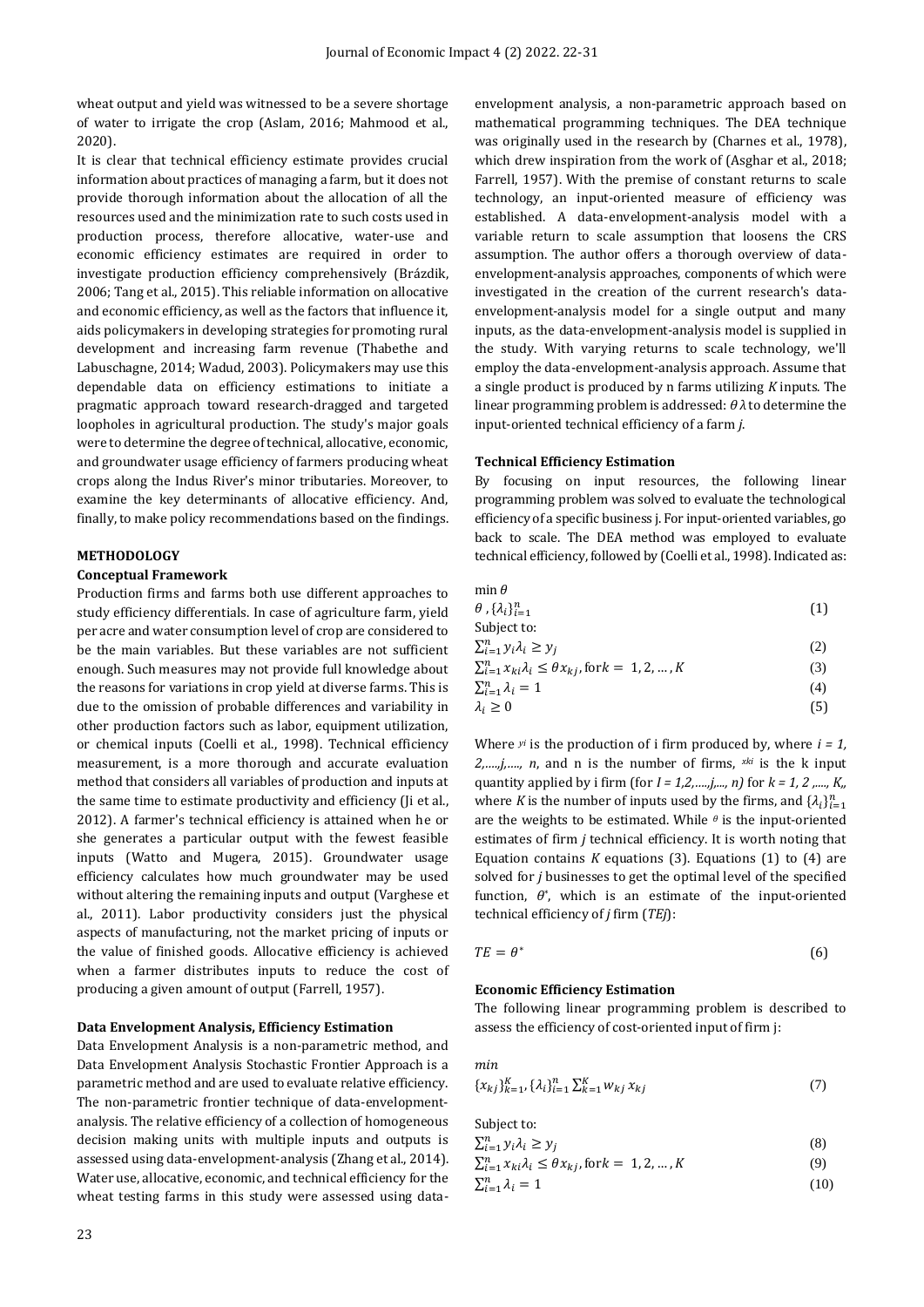$\lambda_i \geq 0$  (11) Where,  $w_{kj}$  is the input price k that  $j$ <sup>th</sup> firm uses. The model is presented in equation (7) and (11) and is computed for *j* firms to achieve the best solution:  $\{x_{kj}^*\}_{k=1}^K$  and  $\{\lambda_i^*\}_{i=1}^n$ .Cost efficiency

$$
EE_j = \sum_{k=1}^{K} w_{kj} x_{kj}^* / \sum_{k=1}^{K} w_{kj} x_{kj}
$$
 (12)

Equation (12) indicates that  $EE_j$  is the proportion of the minimum cost of manufacturing to the actual cost of production observed.

#### **Allocative Efficiency Estimation**

of *j* (EEj) firm is estimated as follows:

We calculated the allocative efficiency of company *j* (*AEj*) using Equations (6) and (12):

$$
AE_j = \frac{EE_j}{TE_j} \tag{13}
$$

#### **Water Use Efficiency Estimation**

In non-parametric research, the efficiency of individual input is determined using two methods: the DEA Sub Vector Efficiency method and the Slack Based DEA technique (Watto and Mugera, 2019). The current study used an input-oriented variable return to scale model to assess the impact of water on agricultural production. As a result, the model selected below best fits the data. Water usage efficiency, on the other hand, equals agricultural production in terms of water consumption while maintaining all other inputs constant.

$$
Min_{\theta,\lambda}\theta\tag{14}
$$

$$
-y_i + Y\lambda \ge 0,\tag{15}
$$

$$
x_i - X\lambda \ge 0,\tag{16}
$$

$$
\frac{N1}{\lambda} = 1,\tag{17}
$$

$$
\lambda \geq 0,\tag{18}
$$

Equation (14 to 18) indicates the *i th* farm, whereas vector input is *x<sup>i</sup>* and output vector is denoted by *yi*. We took this into account while deciding on the best weights (Coelli et al., 1998). To achieve farm efficiency ratings, the equation is iterated n times, and some weights are chosen to maximize efficiency scores. Those farms with efficiency ratings of 1 are efficient and successful in producing the maximum amount of agricultural produce with the resources of water available. A point below the one indicates unproductive farming (Fatima et al., 2020).

#### **Sampling and Area of Study**

The research was conducted in the Pakistani districts of Naushahro Feroze and Shaheed Benazirabad in Sindh Province. From Sukkur barrage left bank command system, two minors were selected from Rohri canal (Chihu and Malwa minors, respectively) are driven from these districts which were taken in the study. These two districts lie under the middle part of Sindh province with respect to the Indus River system leaving behind the head (Sukkur, Khairpur districts) and the tail (Thatta, Badin, Sajawal districts). There are two basic reasons for undertaking Naushahro Feroze and Shaheed Benazirabad districts for the proposed study firstly: Alluvial soils in the agricultural area enable farmers to cultivate a variety of crops, including wheat, cereals, sugarcane, fodders, and other horticultural crops. Wheat–cotton and wheat–sugarcane cropping systems are the most common cropping patterns. Secondly: as these districts lie under the middle part of the major river system of the province, it will provide a clear and neat picture of the water-use efficiency at farm level and also will provide allocative and economic efficiencies of the farms located in this region.

For the study, a sample of 390 respondents (farmers) was interviewed using a multi-stage stratified random sampling approach. The sample was distributed into two strata, namely Chihu minor and Malwa minor, 195 respondents for each stratum. Furthermore, each stratum was divided into three divisions: head, middle, and tail of the minors, each consisting of a sample of 65 respondents respectively.

#### **Data and Variable Definition**

Each of the wheat-growers was interviewed were conducted using a standardized questionnaire together wheat yield, seed rate, irrigation quantity, fertilizer rate, machine use, labor input, and chemical use, as well as relative costs of these inputs. This data was used to calculate the efficiency of technical, allocative, economic, and groundwater usage. To further evaluate their influence on efficiency, data on household socioeconomics, demographics, wheat producer and farm characteristics, and ground water data were collected. To compare performance across different farm sizes, Wheat input quantities and prices were entered into the DEA model in per-acre units. All of the costs were calculated in Pakistani rupees as shown in Table 1.

The estimation process of ground water application to irrigate wheat crop and the costs indulged in the process undergoes an equation for which wheat producers provided information on the number of irrigations applied to the crop, the duration of irrigations, and the cost of irrigation.

An approximate estimation model was adapted from (Watto and Mugera, 2015) for obtaining volume of ground water irrigation.

$$
Q = \left[\frac{t \times 129574.1 \times BHP}{\left[d + \left(\frac{255.5998 \times BHP^2}{d^2} \times D^4\right)\right]}\right] / 1000\tag{19}
$$

Here, *Q* represents the total volume in cubic meters of ground water, *t* is the time spent on irrigation in hours, *BHP* represent the power of engine in horsepower, *d* is boring depth in meters, *D* represents diameter of suction pipe in inches. For the calculation of the total cost of ground water irrigation, total irrigation time will be multiplied by the cost of irrigation.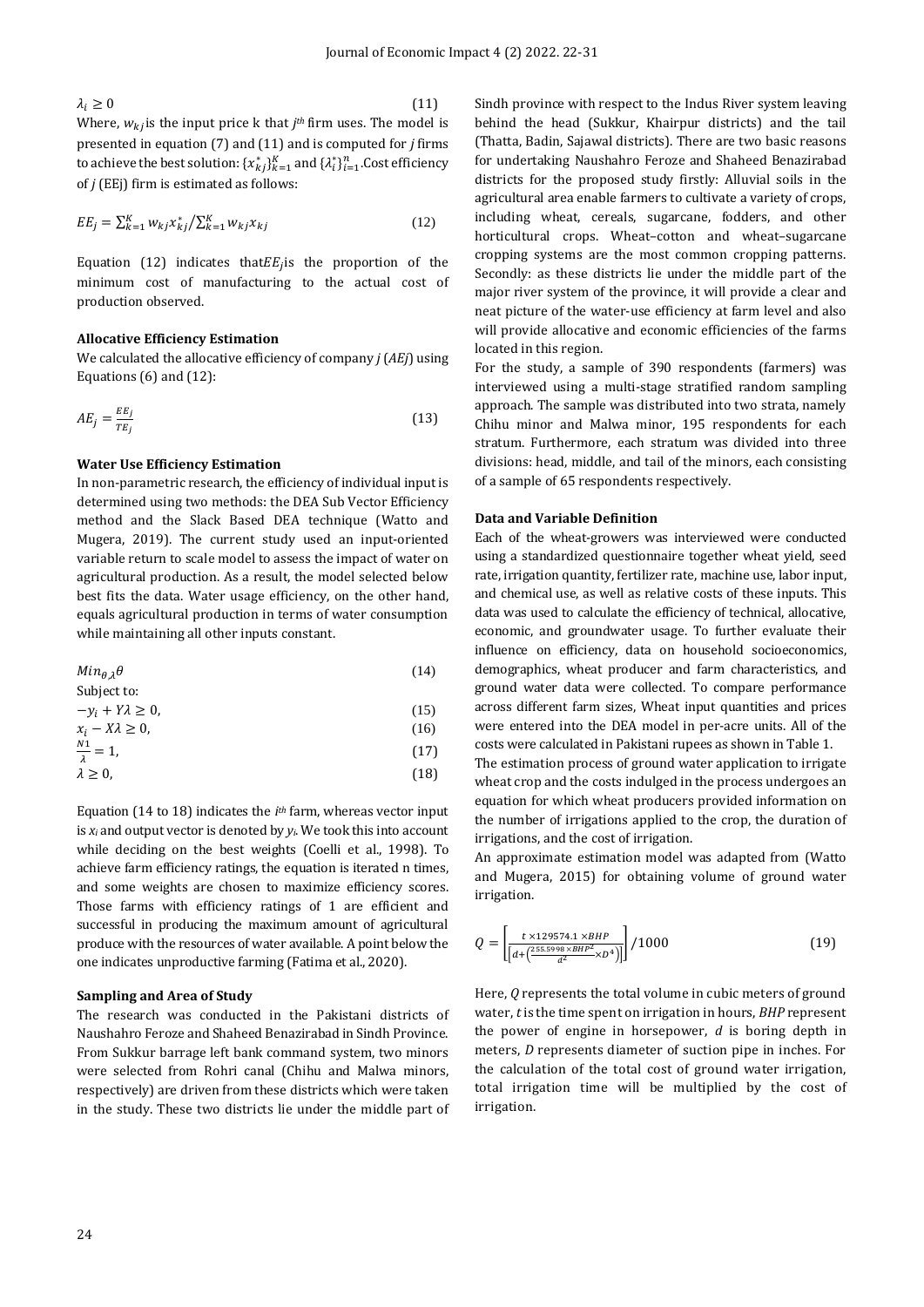| Variables                            | Unit                  | Description                                                               |
|--------------------------------------|-----------------------|---------------------------------------------------------------------------|
| Wheat Yield                          | Kg per-acre           | The number of bushels of wheat harvested per acre                         |
| Cropped Areas                        | Acres                 | The wheat-growing area                                                    |
| Seeds Rates                          | Kg per-acre           | The amount of wheat seed planted per-acre.                                |
| Labor                                | Person per-acre       | Per acre, the number of laborers used                                     |
| Fertilizer Use                       | Kilograms per acre    | The quantity of fertilizer $(N+P+K)$ used per acre                        |
| Chemical Use                         | Kilograms per acre    | The quantity of chemical used per acre                                    |
| Ground Water Irrigation              | Cubic meters per acre | The amount of groundwater that has been applied per acre                  |
| Machinery                            | Machinery per-acre    | Per acre, the number of machine hours needed for land preparation         |
| Demographic and Farm Characteristics |                       |                                                                           |
| Age                                  | Years                 | Age of the respondent                                                     |
| Education                            | Number of years of    | Education of the sample                                                   |
|                                      | formal schooling      |                                                                           |
| Family-Size                          | Household size        | Number of people who rely on the farm household's income                  |
| <b>Farming Experience</b>            | Years in farming      | Number of years spent in farming                                          |
| Depth of Tube Well                   | meters                | The deepness of the tube well's borehole                                  |
| Discharge of Tube Well               | Cubic meters per-hour | The tube well's ability to release groundwater                            |
| Electric                             | Binary $(1,0)$        | If the farmer utilizes groundwater from an electric Tube well, the answer |
|                                      |                       | is 1; otherwise, the answer is 0.                                         |
| Tractor-functioned                   | Binary $(1,0)$        | 1 if the farmer utilizes tractor-functioned groundwater, 0 otherwise      |
| Diesel motor                         | Binary $(1,0)$        | 1 if the farmer uses groundwater from diesel motor, 0 otherwise           |

#### **RESULTS AND DISCUSSION**

The estimated frequencies and scores of wheat farmers' technical, allocative, economic, and ground water usage efficiency are shown in this section, followed by descriptive statistics for the selected variables.

#### **Economic Analysis of Wheat Cultivation in the Study Area**

Table 2 shows the different inputs used per unit area in wheat cultivation and the costs of those inputs. Along with the wheat output differences among the farmers living at head, middle, and tail of the minors. These discrepancies are the most common way to spot variations in technical, allocative, economic, and water usage efficiency across minors. The average groundwater usage across the head, middle, and tail of both Chihu and Malwa minor was found to be with a significant difference. The use of groundwater was found to be excessive in tail part of minors and then in middle or head of minors. In comparison to the head and middle parts of the minors, fertilizer application and pesticide use were shown to be higher in the tails. Although there has been no discernible change in seed usage, labor, or machinery between the minors, there was a substantial difference in the use of seed, labor, and machinery. Wheat yields were greater on the minors' head side, with an average yield of 1621.3 kilograms in Chihu, compared to 1598.4 and 1576.2 kilograms in the middle and tail of the Chihu minor, respectively. Chihu minor, on the other hand, was found to have higher yields than Malwa in general. The cost of groundwater irrigation per acre incurred by tail farmers was found to be greater than the cost borne by the head and middle farmers. This is due to the fact that minors have an abundance of water in their heads. This higher cost component resulted in greater expenses being borne by tail farmers, resulting in a total production cost that was greater for tail farmers of both Chihu and Malwa minors.

Table 2. Descriptive statistics of variables used to assess wheat farms.

| Variables                        | Unit         | Chihu Minor |          |        | Malwa Minor |                |             |  |
|----------------------------------|--------------|-------------|----------|--------|-------------|----------------|-------------|--|
|                                  |              | Head $N=65$ | Middle   | Tail   | Head $N=65$ | Middle N=65    | Tail $N=65$ |  |
|                                  |              |             | $N = 65$ | $N=65$ |             |                |             |  |
| Quantities of Inputs and Outputs |              |             |          |        |             |                |             |  |
| <b>Wheat Cultivated Area</b>     | Acre         | 7.2         | 6.8      | 6.3    | 14.3        | 13.8           | 10.4        |  |
| Groundwater Irrigation           | $\rm m^3/ac$ | 2454        | 3034     | 3436.9 | 3215        | 3522.2         | 3742.5      |  |
| Seed Rate                        | kg/ac        | 50.2        | 55.4     | 55.7   | 51.4        | 50.3           | 52.4        |  |
| Labor                            | No./ac       | 3           | 5        | 5      | 5           | $\overline{4}$ | 4           |  |
| Machinery                        | Hours/ac     | 3.2         | 3.5      | 3.1    | 3.7         | 3.5            | 3.8         |  |
| Fertilizers (N+P+K)              | kg/ac        | 262.2       | 278.8    | 294.3  | 253.3       | 258.3          | 262.5       |  |
| Chemical (Pesticides,            | No./ac       | 1.2         | 1.5      | 1.4    | 1.6         | 1.8            | 1.4         |  |
| Weedicides)                      |              |             |          |        |             |                |             |  |
| Wheat Output                     | kg/ac        | 1621.3      | 1598.4   | 1576.2 | 1532.4      | 1522.3         | 1513.9      |  |
| Costs of Inputs                  |              |             |          |        |             |                |             |  |
| Groundwater Irrigation Cost      | PKR/ac       | 6,645       | 9,642    | 11,278 | 8,652       | 10,547         | 12,782      |  |
| Seed Cost                        | PKR/ac       | 3,100       | 3,110    | 3,000  | 3,225       | 3,220          | 3,220       |  |
| Labor Cost                       | PKR/ac       | 977         | 1,090    | 1,110  | 1,023       | 1,147          | 1,166       |  |
| Machinery Cost                   | PKR/ac       | 5,335       | 5,560    | 5,662  | 4,976       | 5,227          | 5,471       |  |
| Fertilizer (N+P+K) Cost          | PKR/ac       | 11,254      | 11,440   | 12,072 | 10,423      | 10,458         | 10,434      |  |
| <b>Chemicals Cost</b>            | PKR/ac       | 1,432       | 1,532    | 1,534  | 1,625       | 1,547          | 1,454       |  |
| <b>Total Cost</b>                | PKR/ac       | 32,165      | 3,564    | 38,465 | 40,463      | 43,654         | 44,533      |  |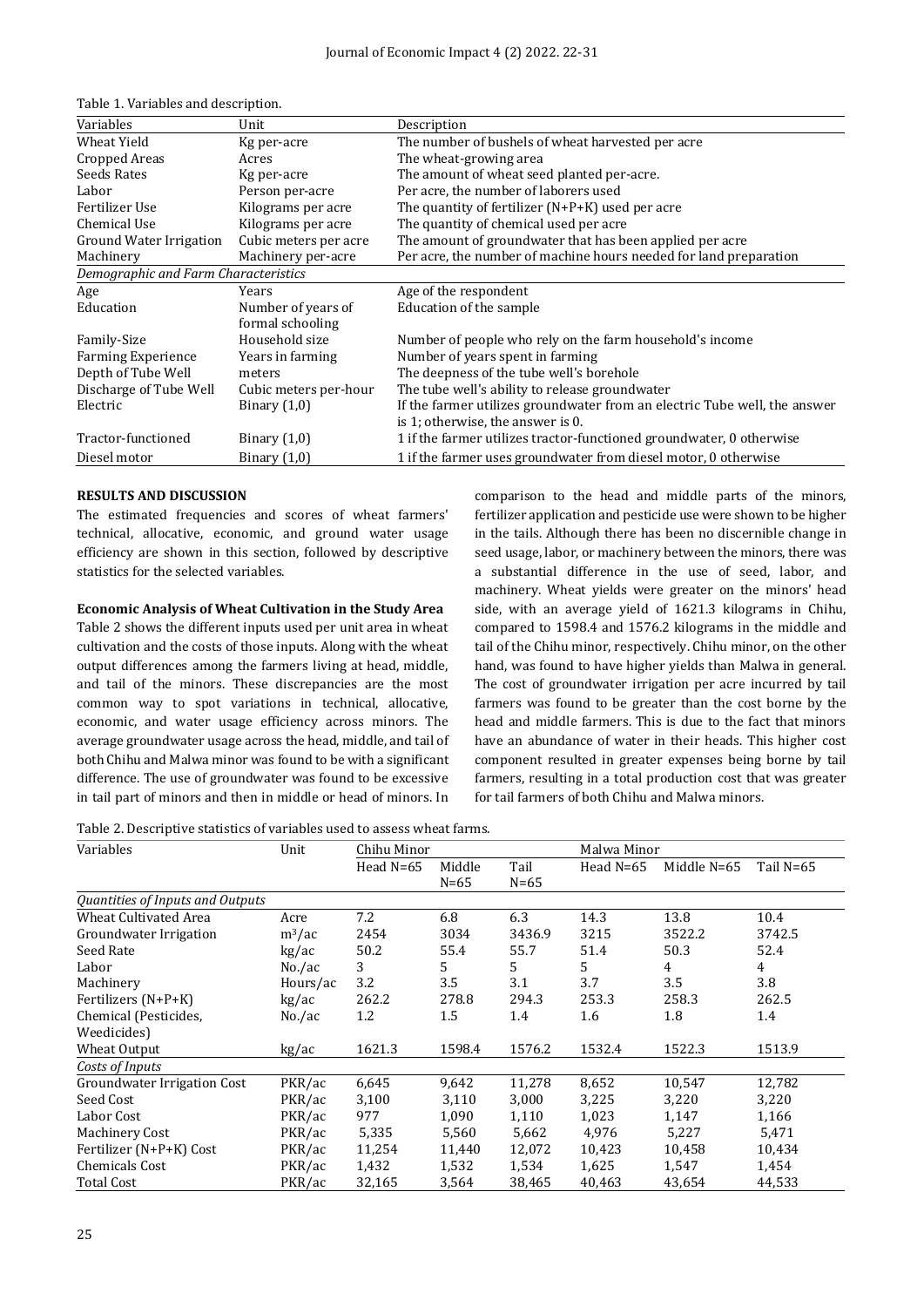**Characteristics of Wheat Farms by Location across the Minor** Table 3 depicts the correlation among the selected variables in the form of inputs used in cultivation of wheat crop. The use of groundwater, seed and machinery is found to be significant in accordance with wheat yield. The relationship of labor was found to be significant with fertilizer applied, chemical used, and machinery used in wheat production. Whereas Table 4 shows farmers' socioeconomic features and groundwater irrigation characteristics of Canals of two districts, Chihu and Malwa. Further, the canal is divided into three categories which consist of head, middle, and tail. The mean age of farmers varies in both districts. However, The Chihu minor's head and Malwa minor's tail were found to be the elderly, while the Chihu minor's middle and Malwa minor's head were the youngest of the three classes in terms of average age. The Chihu minor's tail and Malwa minor's middle had a higher education average than the other selected minors', while the Chihu's middle and Malwa's tail had the lowest level of education. Farmers were found to live in large family size. Which is due to the traditional practice of having a shared family in rural communities. Farmers' households are typically large, with an average household size of 8 to 9 people. In terms of average tube well depth feet, Chihu's tail had the deepest tube well than all categories with 144.2 feet depth. However, Malwa's Head had 36.5 feet depth which was found to be the smallest depth than others. At the same time, those tube wells which are the deepest have the highest discharge potential. For installing these tube wells, the cost is high.

Tube wells were either diesel, electrical, or tractor-operated by both Chihu and Malwa minors. Although, the head, middle, and tail had more percentage used diesel for the purchase of water in both Chihu and Malwa, in that sequence, electric and tractoroperated tube wells were installed. However, there was not any statistically significant change in all three categories of both districts. However, Malwa minor's second group has had the most off-farm sources of revenue. Despite the fact that none of the farmers had checked the consistency of the groundwater to see if it was suitable for irrigation, while a significant population of farmers indicated that their groundwater was saline.

Table 3. Pearson correlation results of inputs used in wheat production.

| Inputs            | Yield of Wheat Groundwater | Irrigation | Seed      | Labor    | $N+P+K$ | Chemicals<br>Used | Machinery<br>Used |
|-------------------|----------------------------|------------|-----------|----------|---------|-------------------|-------------------|
| Yield of Wheat    |                            |            |           |          |         |                   |                   |
| Groundwater       | $0.154*$                   |            |           |          |         |                   |                   |
| <b>Irrigation</b> | (0.005)                    |            |           |          |         |                   |                   |
| Seed              | $0.212**$                  | $-0.054$   | 1         |          |         |                   |                   |
|                   | (0.004)                    | (0.642)    |           |          |         |                   |                   |
| Labor             | $-0.002$                   | $-0.034$   | $0.123*$  | 1        |         |                   |                   |
|                   | (0.643)                    | (0.865)    | (0.043)   |          |         |                   |                   |
| $N+P+K$           | 0.288                      | 0.056      | 0.432     | $0.032*$ | 1       |                   |                   |
|                   | (0.006)                    | (0.578)    | (0.788)   | (0.025)  |         |                   |                   |
| Chemicals Used    | 0.078                      | 0.155      | $0.296*$  | $0.087*$ | 0.211   | 1                 |                   |
|                   | (0.875)                    | (0.877)    | (0.042)   | (0.045)  | (0.097) |                   |                   |
| Machinery Used    | $0.231**$                  | $0.004**$  | $0.244**$ | $0.023*$ | 0.984   | $-0.087$          | $\mathbf{1}$      |
|                   | (0.003)                    | (0.002)    | (0.001)   | (0.032)  | (0.143) | (0.324)           |                   |

The parenthesis values show the level of correlation significance (P-value). \*\*indicates level of significance at 0.01, \* indicates level of significance at 0.05.

|  | Table 4. Descriptive statistics of socio-economic variables. |  |
|--|--------------------------------------------------------------|--|
|--|--------------------------------------------------------------|--|

| Characteristics                  |               |               | Chihu Minor   |               |               | Malwa Minor   |               |               |               |               |           |               |
|----------------------------------|---------------|---------------|---------------|---------------|---------------|---------------|---------------|---------------|---------------|---------------|-----------|---------------|
|                                  |               | Head          |               | Middle        |               | Tail          |               | Head          |               | Middle        |           | Tail          |
|                                  | Mean          | <b>SD</b>     | Mean          | <b>SD</b>     | Mean          | SD            | Mean          | <b>SD</b>     | Mean          | <b>SD</b>     | Mean      | SD            |
| Age                              | 42.8          | 10.9          | 38.7          | 9.8           | 39.6          | 10.3          | 37.3          | 6.6           | 38.9          | 7.4           | 41.6      | 9.7           |
| Education                        | 7.2           | 6.6           | 5.3           | 4.8           | 7.6           | 6.9           | 5.6           | 3.2           | 7.7           | 2.6           | 5.4       | 2.8           |
| Total area                       | 11            | 5.6           | 8.5           | 3.3           | 7.8           | 2.7           | 10.8          | 5.4           | 8.5           | 4.8           | 6.4       | 3.3           |
| Family size                      | 9.3           | 5.0           | 8.9           | 4.5           | 9.7           | 5.4           | 8.8           | 4.1           | 8.2           | 3.6           | 9.6       | 4.7           |
| Tube well depth<br>Feet          | 100.4         | 10.4          | 121.6         | 14            | 144.2         | 14.3          | 36.5          | 9.6           | 49.1          | 11.1          | 77.8      | 13.0          |
| Tube well capacity<br>liters/hrs | 5024116.<br>6 | 44848<br>35.7 | 344655<br>9.1 | 18824<br>09.9 | 3059319.<br>7 | 16096<br>13.7 | 502411<br>6.6 | 44848<br>35.7 | 3298529.<br>8 | 24954<br>35.5 | 4059766.9 | 35170<br>41.2 |
| Other Characteristics (%)        |               |               |               |               |               |               |               |               |               |               |           |               |
| Using diesel                     | 54            |               | 50            |               | 49            |               | 60            |               | 43            |               | 70        |               |
| Using electric                   | 16            |               | 26            |               | 32            |               | 27            |               | 45            |               | 12        |               |
| Tractor operated                 | 30            |               | 24            |               | 21            |               | 13            |               | 12            |               | 18        |               |
| Off-farm income                  | 34            |               | 44            |               | 48            |               | 44            |               | 56            |               | 54        |               |
| Salinity in water<br>(Yes)       | 23            |               | 27            |               | 24            |               | 29            |               | 22            |               | 18        |               |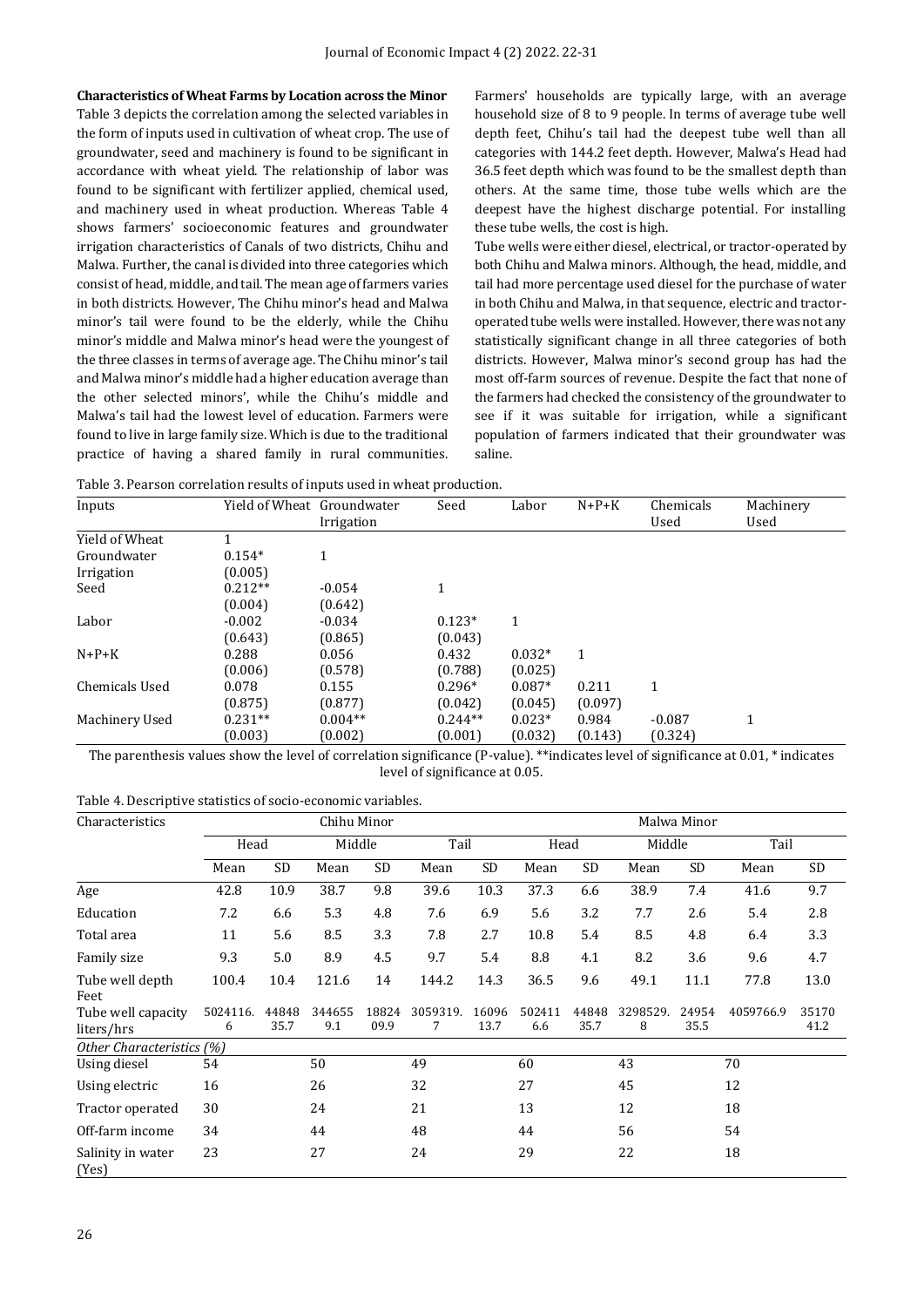#### **Technical Efficiency by Farm Location across the Minor**

Table 5 illustrates the frequency distribution of technical efficiency of the head, middle, and tail grower groups of Chihu and Malwa minor. For all groups of tube well, technical efficiency varies. The average technical efficiency score for Chihu Minor was 82%, 81%, and 83% of head, middle, and tail, respectively. However, the technical efficiency for Malwa minor was 84%, 83%, and 83% of head, middle, and tail, respectively. However, efficiency score of all groups of both minors increases as frequency distribution moves from 0.50 to 1 in ascending order. While the average degree of technical efficiency was reasonably low, with the highest level of efficiency scores are at 0.91 to 1 frequency distribution which is 38% of tail in Chihu minor. On the other hand, 41% of head in malwa minor.

#### **Allocative Efficiency by farm Location across the Minor**

Table 6 indicates the frequency distribution of allocative efficiency of the head, middle, and tail farms of Chihu and Malwa minors. The mean frequency distribution of head, middle, and tail farms of Chihu minor were calculated to be 69%, 52%, and 45% respectively allocatively efficient. In case of Malwa minor the mean frequency distribution for head, middle, and tail was 70%, 67%, and 65% respectively. In Chihu minor Just 15% at Head, 4% at middle, and 3% at Tail, while in Malwa minor just 7% at head, 9% at middle, and 3% at tail had 100 percent allocative performance. Further, the result shows that tail of Chihu minor was found to be more efficient at frequency <0.50 with 83% efficiency. Contrary to it, the head of Malwa minor was found to be more efficient at frequency 0.71- 0.80 with 36% efficiency.

#### **Economic Efficiency by farm Location across the Minor**

Table 7 illustrates the frequency distribution of economic efficiency of the head, middle, and tail farms of Chihu and Malwa minors. In this table the mean economic efficiency estimated for Chihu minor was 56%, 42%, and 37% of head, middle, and tail, respectively. For Malwa minor the mean economic efficiency score for head, middle, and tail was 58%, 52%, and 51%, respectively.

Table 5. Distribution of technical efficiency of the head, middle, and tail farm of Chihu and Malwa minor.

| <b>Efficiency Scores %</b> | Naushero Feroz Minor<br>Benazirabad Minor |        |      |       |      |         |         |       | <b>Grand Total</b> |
|----------------------------|-------------------------------------------|--------|------|-------|------|---------|---------|-------|--------------------|
|                            | Head                                      | Middle | Tail | Total | Head | Middle  | Tail    | Total |                    |
| $0.01 - 0.20$              | 0.0                                       | 0.0    | 0.0  | 0.0   | 0.0  | $0.0\,$ | 0.0     | 0.0   | $0.0\,$            |
| $0.21 - 30$                | 0.0                                       | 0.0    | 0.0  | 0.0   | 0.0  | $0.0\,$ | 0.0     | 0.0   | $0.0\,$            |
| $0.31 - 40$                | 0.0                                       | 0.0    | 0.0  | 0.0   | 0.0  | $0.0\,$ | 0.0     | 0.0   | $0.0\,$            |
| $0.41 - 50$                | 1.5                                       | 0.0    | 3.1  | 1.5   | 0.0  | $0.0\,$ | 1.5     | 0.5   | $1.0\,$            |
| $0.51 - 0.60$              | 10.8                                      | 0.0    | 4.6  | 5.1   | 3.1  | 9.2     | $1.5\,$ | 4.6   | 4.9                |
| $0.61 - 0.70$              | 10.8                                      | 32.3   | 18.5 | 20.5  | 15.4 | 9.2     | 20.0    | 14.9  | 17.7               |
| $0.71 - 0.80$              | 20.0                                      | 15.4   | 15.4 | 17.4  | 23.1 | 27.7    | 26.2    | 25.6  | 21.5               |
| $0.81 - 0.90$              | 20.0                                      | 21.5   | 20.0 | 20.5  | 16.9 | 13.8    | 12.3    | 15.4  | 17.9               |
| $0.91 - 1$                 | 36.9                                      | 30.8   | 38.5 | 34.9  | 41.5 | 40.0    | 38.5    | 39.0  | 36.9               |
| Mean                       | 0.82                                      | 0.81   | 0.83 | 0.82  | 0.84 | 0.83    | 0.83    | 0.84  | 0.83               |
| St.Dev                     | 0.16                                      | 0.14   | 0.16 | 0.15  | 0.14 | 0.14    | 0.14    | 0.14  | 0.15               |
| Min                        | 0.41                                      | 0.61   | 0.46 | 0.41  | 0.56 | 0.54    | 0.43    | 0.43  | 0.41               |
| Max                        | 1.00                                      | 1.00   | 1.00 | 1.00  | 1.00 | 1.00    | 1.00    | 1.00  | 1.00               |

Table 6. Distribution of allocative efficiency of the head, middle, and tail farms of Chihu and Malwa minors.

| <b>Efficiency Scores %</b> |      | Naushero Feroz Minor |      |       | Benazirabad Minor |        |      |       | <b>Grand Total</b> |
|----------------------------|------|----------------------|------|-------|-------------------|--------|------|-------|--------------------|
|                            | Head | Middle               | Tail | Total | Head              | Middle | Tail | Total |                    |
| $0.01 - 0.20$              | 0.0  | 0.0                  | 0.0  | 0.0   | 0.0               | 0.0    | 0.0  | 0.0   | 0.0                |
| $0.21 - 30$                | 0.0  | 4.6                  | 4.6  | 3.1   | 0.0               | 0.0    | 0.0  | 0.0   | $1.5\,$            |
| $0.31 - 40$                | 6.2  | 26.2                 | 27.7 | 20.0  | 1.5               | 4.5    | 3.1  | 2.6   | 11.5               |
| $0.41 - 50$                | 7.7  | 15.4                 | 50.8 | 24.6  | 6.2               | 10.6   | 6.2  | 7.7   | 15.9               |
| $0.51 - 0.60$              | 16.9 | 24.6                 | 9.2  | 16.9  | 10.8              | 18.2   | 27.7 | 19.0  | 18.2               |
| $0.61 - 0.70$              | 23.1 | 18.5                 | 1.5  | 15.4  | 21.5              | 25.8   | 29.2 | 25.6  | 20.3               |
| $0.71 - 0.80$              | 18.5 | 1.5                  | 1.5  | 7.7   | 36.9              | 13.6   | 20.0 | 23.6  | 15.6               |
| $0.81 - 0.90$              | 12.3 | 4.6                  | 1.5  | 5.6   | 15.4              | 18.2   | 10.8 | 14.9  | 10.5               |
| $0.91 - 1$                 | 15.4 | 4.6                  | 3.1  | 6.7   | 7.7               | 9.1    | 3.1  | 6.7   | 6.4                |
| Mean                       | 0.69 | 0.52                 | 0.45 | 0.55  | 0.70              | 0.67   | 0.65 | 0.68  | 0.62               |
| St.Dev                     | 0.19 | 0.16                 | 0.12 | 0.19  | 0.13              | 0.16   | 0.13 | 0.14  | 0.18               |
| Min                        | 0.32 | 0.25                 | 0.24 | 0.24  | 0.40              | 0.30   | 0.38 | 0.30  | 0.24               |
| Max                        | 1.00 | 1.00                 | 1.00 | 1.00  | 1.00              | 1.00   | 1.00 | 1.00  | 1.00               |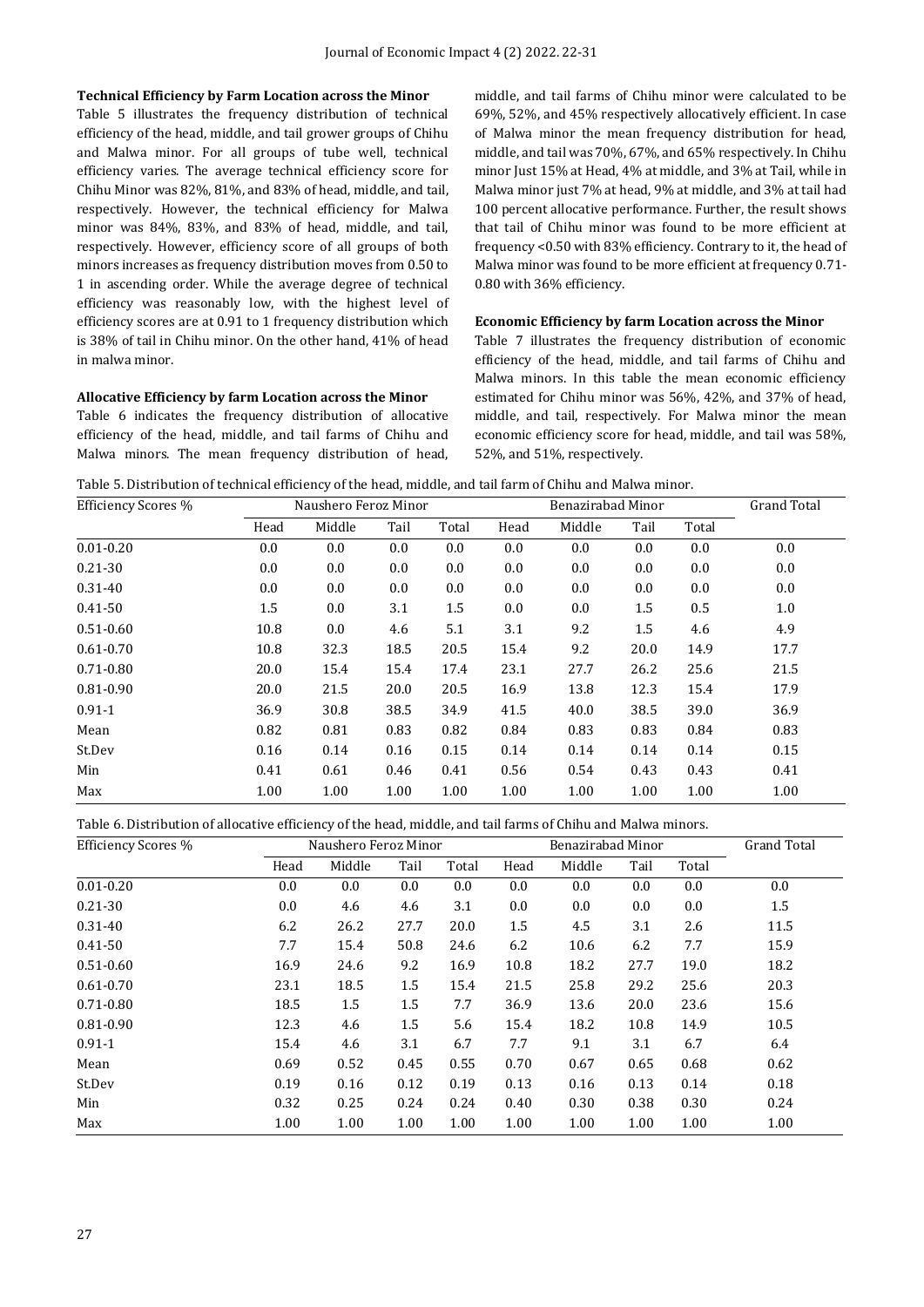While average degree of technical efficiency was reasonably low, and distribution for Chihu minor just 6% at head, 3% at middle, and 3% at tail, while in Malwa minor just 4% at head, 1% at middle, and 0% at tail had 100 percent allocative performance. However, efficiency score of all groups of both minors increases as frequency distribution moves from 1 to <0.50 in descending order, with the highest level of efficiency scores are at <0.50 frequency distribution which is 89% of tail in Chihu minor. On other hand, 44% of head in Malwa minor.

#### **Water Use Efficiency by farm Location across the Minor**

Table 8 indicates the frequency distribution of water use efficiency of the head, middle, and tail farms of Chihu and Malwa minors. In Chihu minor, water usage efficiency scores for the head range from 13% to 100%, with a mean of 58 percent. In the middle, water usage efficiency ratings range from 15 percent to 100 percent, with a mean value of 52 percent. The water use efficiency figures for tail range from a low of 25% to a high of 100%, with an average value of 60%. However, in Malwa, water usage efficiency scores for the head range from 4% to 100%, with a mean of 48 percent. In the middle, water usage efficiency ratings range from 8 percent to 100 percent, with a mean value of 47 percent. The water-use efficiency figures for tail range from a low of 8% to a high of 100%, with an average value of 47%. The frequency distribution for Chihu minor Just 15% at head, 16% at middle, and 24% at tail, while in Malwa Minor just 21% at Head, 18% at Middle, and 18% at Tail had 100 percent allocative performance.

#### **Discussion**

The study's goals were to assess farmers' technical, allocative, and groundwater usage efficiency in Districts Benazirabad and Naushahro Feroze. We discovered evidence of significant technical inefficiency among farmers, and the results show that technical efficiency varies from 41 to 100%, with an average score of 82%, 81 percent, and 83 percent for Chihu minor, and given current technology and input utilization, production can be improved by 17 to 19 percent on average, according to the tail.

| Table 7. Distribution of economic efficiency of the head, middle, and tail grower groups of Chihu and Malwa minors. |
|---------------------------------------------------------------------------------------------------------------------|
|---------------------------------------------------------------------------------------------------------------------|

| Efficiency Scores % | Benazirabad Minor<br>Naushero Feroz Minor |        |      |       |      |         |         | <b>Grand Total</b> |      |
|---------------------|-------------------------------------------|--------|------|-------|------|---------|---------|--------------------|------|
|                     | Head                                      | Middle | Tail | Total | Head | Middle  | Tail    | Total              |      |
| $0.01 - 0.20$       | 4.6                                       | 0.0    | 0.0  | 1.5   | 0.0  | 0.0     | 3.1     | 1.0                | 1.3  |
| $0.21 - 30$         | 3.1                                       | 30.8   | 35.4 | 23.1  | 4.6  | 3.1     | $1.5\,$ | 3.1                | 13.1 |
| $0.31 - 40$         | 9.2                                       | 27.7   | 29.2 | 22.1  | 6.2  | 13.8    | 21.5    | 13.8               | 17.9 |
| $0.41 - 50$         | 24.6                                      | 18.5   | 24.6 | 23.1  | 13.8 | 26.2    | 18.5    | 19.5               | 21.3 |
| $0.51 - 0.60$       | 20.0                                      | 10.8   | 6.2  | 12.3  | 32.3 | 29.2    | 32.3    | 31.3               | 21.8 |
| $0.61 - 0.70$       | 15.4                                      | 6.2    | 0.0  | 7.2   | 21.5 | 18.5    | 12.3    | 17.4               | 12.3 |
| $0.71 - 0.80$       | 10.8                                      | 0.0    | 0.0  | 4.1   | 12.3 | 7.7     | 4.6     | 8.2                | 6.2  |
| 0.81-0.90           | 6.2                                       | 3.1    | 1.5  | 3.6   | 4.6  | 0.0     | 6.2     | 3.6                | 3.6  |
| $0.91 - 1$          | 6.2                                       | 3.1    | 3.1  | 3.1   | 4.6  | $1.5\,$ | 0.0     | 2.1                | 2.6  |
| Mean                | 0.58                                      | 0.52   | 0.60 | 0.58  | 0.48 | 0.47    | 0.47    | 0.48               | 0.52 |
| St.Dev              | 0.24                                      | 0.23   | 0.26 | 0.24  | 0.32 | 0.30    | 0.31    | 0.31               | 0.28 |
| Min                 | 0.13                                      | 0.15   | 0.25 | 0.13  | 0.04 | 0.08    | 0.08    | 0.04               | 0.04 |
| Max                 | 1.00                                      | 1.00   | 1.00 | 1.00  | 1.00 | 1.00    | 1.00    | 1.00               | 1.00 |

Table 8. Distribution of allocative efficiency of the head, middle, and tail farms of Chihu and Malwa minors.

| Water Use Efficiency       |         |                      |      |       |      |                   |      |       |                    |
|----------------------------|---------|----------------------|------|-------|------|-------------------|------|-------|--------------------|
| <b>Efficiency Scores %</b> |         | Naushero Feroz Minor |      |       |      | Benazirabad Minor |      |       | <b>Grand Total</b> |
|                            | Head    | Middle               | Tail | Total | Head | Middle            | Tail | Total |                    |
| $0.01 - 0.20$              | $1.5\,$ | 0.0                  | 0.0  | 1.0   | 16.9 | 24.6              | 24.6 | 22.1  | 11.5               |
| $0.21 - 30$                | 6.2     | 7.7                  | 6.2  | 6.7   | 18.5 | 15.4              | 18.5 | 18.5  | 12.6               |
| 0.31-40                    | 18.5    | 26.2                 | 23.1 | 24.1  | 13.8 | 16.9              | 9.2  | 13.3  | 18.7               |
| $0.41 - 50$                | 15.4    | 58.5                 | 41.5 | 15.9  | 9.2  | 4.6               | 7.7  | 7.2   | 11.5               |
| $0.51 - 0.60$              | 18.5    | 16.9                 | 16.9 | 17.4  | 3.1  | 7.7               | 6.2  | 6.2   | 11.8               |
| $0.61 - 0.70$              | 12.3    | 4.6                  | 7.7  | 8.7   | 6.2  | 3.1               | 7.7  | 5.1   | 6.9                |
| $0.71 - 0.80$              | 9.2     | 1.5                  | 4.6  | 5.1   | 7.7  | 7.7               | 4.6  | 5.6   | 5.4                |
| $0.81 - 0.90$              | 3.1     | 1.5                  | 4.6  | 3.1   | 4.6  | 3.1               | 3.1  | 3.6   | 3.3                |
| $0.91 - 1$                 | 15.4    | 16.9                 | 24.6 | 17.9  | 20.0 | 16.9              | 18.5 | 18.5  | 18.2               |
| Mean                       | 0.58    | 0.52                 | 0.60 | 0.58  | 0.48 | 0.47              | 0.47 | 0.48  | 0.52               |
| St.Dev                     | 0.24    | 0.23                 | 0.26 | 0.24  | 0.32 | 0.30              | 0.31 | 0.31  | 0.28               |
| Min                        | 0.13    | 0.15                 | 0.25 | 0.13  | 0.04 | 0.08              | 0.08 | 0.04  | 0.04               |
| Max                        | 1.00    | 1.00                 | 1.00 | 1.00  | 1.00 | 1.00              | 1.00 | 1.00  | 1.00               |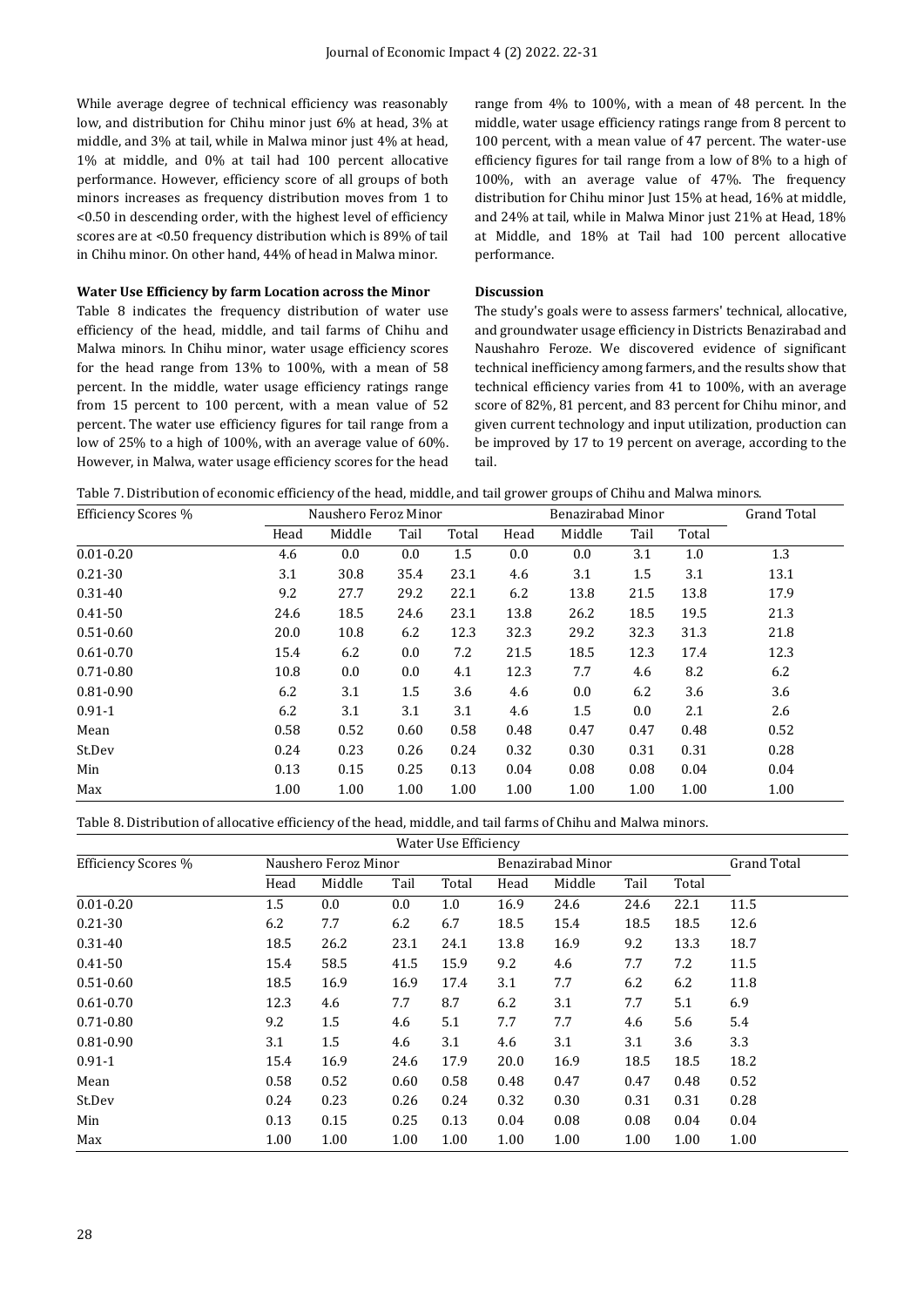A study conducted by Rizwan et al. (2020) found that rice farmers were not technically efficient to their optimal level and suggested short and long term policy initiatives to ensure improved rice production. The study results are also in-line with the study conducted by Asghar et al. (2018) who also worked on the efficiency estimation on wheat crop, their results indicate similar trends of technical efficiency levels among wheat growers in Pakistan's Punjab province. Another study was conducted by Zhang et al. (2020), who mentioned the importance of scale efficiency where their results suggested that small scale farmers proved to be more efficient than medium and large scale farmers. On the other hand, allocative efficiency ranges from 24 to 100 percent, and the mean scores for the head, middle, and tail of Chihu minor were calculated to be 69 percent, 52 percent, and 45 percent, respectively, implying that output can be increased by 31 to 55 percent on average given current technology and input usage. The economic efficiency of Chihu minor, on the other hand, varies from 19 to 100%, an average of 56%, 42 percent, and 37 percent for the head, middle, and tail, individually. For Malwa minor, the average economic efficiency score for the head, middle, and tail was 58 percent, 52 percent, and 51 percent, respectively, indicating that output may be improved by 42 to 63 percent on average given current technology and input consumption. While groundwater usage efficiency ranges from 4% to 100%, the average score for Chihu minor was 58 percent, 52 percent, and 60 percent for the head, middle, and tail, respectively. For Malwa minor, the average economic efficiency score for the head, middle, and tail was 48 percent, 47 percent, and 47 percent, respectively, indicating that output may be improved by 40 to 53 percent on average given current technology and input consumption. Watto and Mugera (2016) also indicated such low efficiencies regarding groundwater use in Pakistan, however, the discrepancies across the minor canals remained beyond their scope of study.

Furthermore, Gul et al. (2019) and Janjua et al. (2010) has indicated that natural calamities such as floods, droughts, and unseasonably wet weather have a negative influence on efficiency. Furthermore, Ali et al. (2011) and Imran et al. (2018) indicated that resource quality has an impact on efficiency, with higher-quality soil lowering technical efficiency, and land size has an impact as well, with bigger land sizes lowering technical efficiency. However, one of the primary causes for farmers' poor performance is changing weather, and better-quality land helps mitigate the impact of this effect. Similarly, wealthier farmers would be better able to respond to these shocks by increasing their investment or adopting equipment that is less susceptible to environmental shocks like drought (Challinor et al., 2010; Tadesse et al., 2018).

#### **CONCLUSIONS AND RECOMMENDATIONS**

The most apparent conclusion drawn from the study's findings is that effective policies are required to encourage formal education in rural families as a means of increasing efficiency over time. Farmers will be able to make better technical judgments and allocate inputs more efficiently and effectively as a result of this. The government should guarantee that timely and quality extension services are provided. The extension department has to be strengthened, and more funds should be allocated to extension activities in rural regions. Farmers who have better access to financing are more productive than those who do not. As a result, it is suggested that farmers be given soft loans to help them cope with rising production costs and more effective use of input resources. Government-supported initiatives should lower the transaction cost of loans, which has a beneficial influence on agricultural efficiency. Growers who have been located close to the market are more effective and more efficient than those who are located further away. As a result, market and road infrastructure development should be prioritized. The farm entrance should be closer to the supply outlets. Younger farmers are more technically efficient than older farmers. Incentives should be created to recruit and encourage younger individuals to work in agriculture. The introduction of new blood into farmland would result in increased agricultural production and efficiency. To increase the farms' overall technological efficiency, they must expand their scale of operation. As a result, it appears that corporate and supportive farming are the maximum viable choices in this respect.

These findings point to the need for focused interventions that educate farmers on enhancing and maintaining soil health through improved management techniques and less intensive cropping systems. Simultaneously, efforts must be made to educate farmers on how to protect themselves from the negative effects of weather shocks by using more robust cultivars or moving to different crops.

#### **Acknowledgments**

This study is a part of PhD study at Sindh Agriculture University Tando Jam. The authors are grateful to the Sindh Agriculture University Tando Jam for providing the platform to conduct this research. Moreover, authors would also like to acknowledge Australian Centre for International Agricultural Research (ACIAR) and Charles Sturt University, Australia, for the research was based on their funded project "Improving groundwater management to enhance agriculture and farming livelihoods in Pakistan". In addition, the authors would also like to extend gratitude to the Government of Balochistan for granting the author scholarship to undertake PhD program.

#### **REFERENCES**

- Abid, M., Schneider, U.A., Scheffran, J., 2016. Adaptation to climate change and its impacts on food productivity and crop income: Perspectives of farmers in rural Pakistan. J. Rural Stud. 47, 254–266.
- Ahmad, F., Uddin, M., Goparaju, L., Rizvi, J., Biradar, C., 2020. Quantification of the land potential for scaling agroforestry in South Asia. KN-Journal Cartogr. Geogr. Inf. 70, 71–89.
- Asghar, S., Sasaki, N., Jourdain, D., Tsusaka, T.W., 2018. Levels of technical, allocative, and groundwater use efficiency and the factors affecting the allocative efficiency of wheat farmers in Pakistan. Sustainability 10. doi.org/10.3390/su10051619.
- Aslam, M., 2016. Agricultural Productivity Current Scenario, Constraints and Future Prospects in Pakistan. Sarhad J. Agric. 32, 289–303.
- Bouwer, H., 2000. Integrated water management: emerging issues and challenges. Agric. water Manag. 45, 217–228.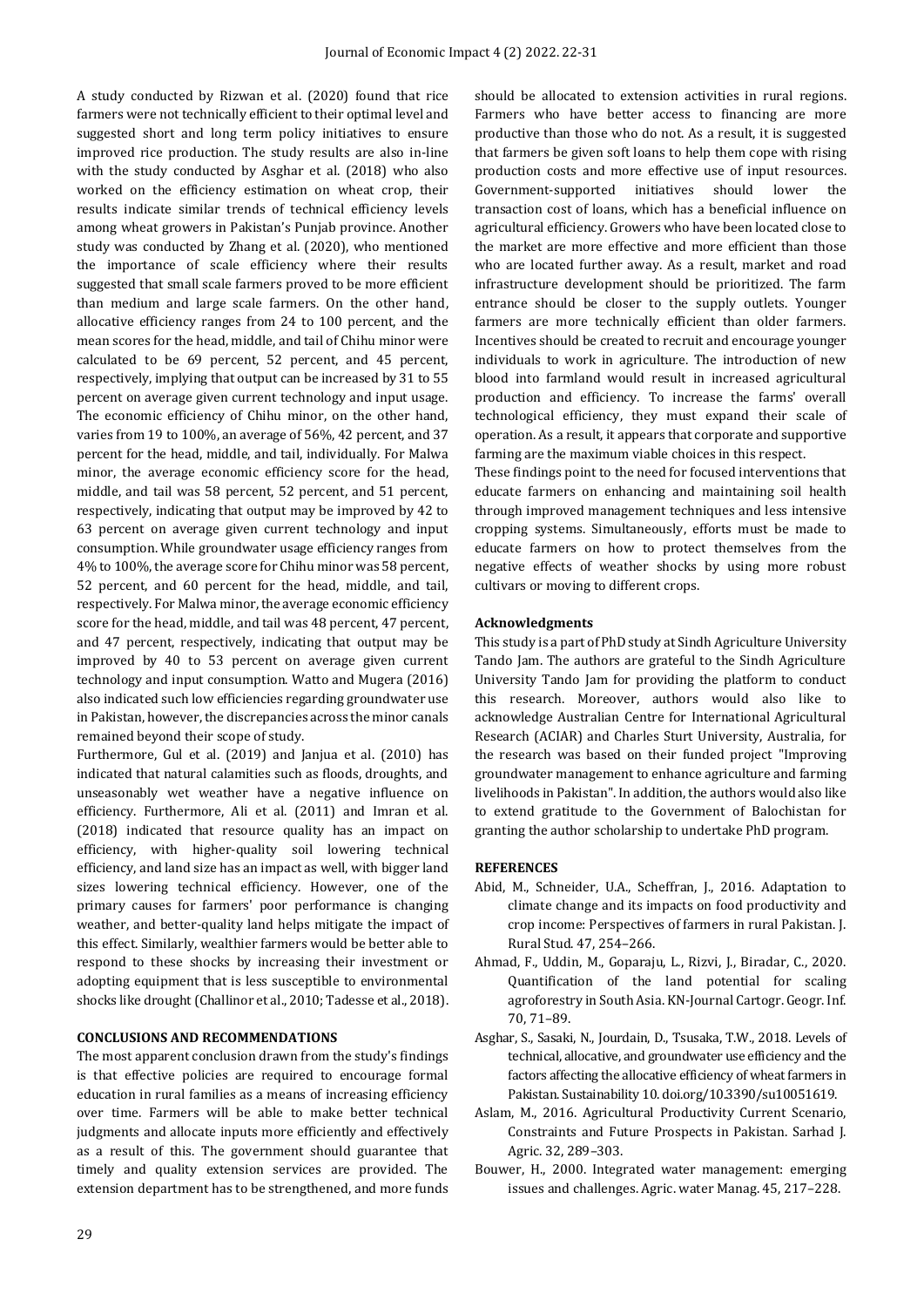- Brázdik, F., 2006. Non-parametric analysis of technical efficiency: Factors affecting efficiency of West Java rice farms. CERGE-EI Work. Pap. Ser. 286. ISSN 1211-3298.
- Cao, X., Zeng, W., Wu, M., Guo, X., Wang, W., 2020. Hybrid analytical framework for regional agricultural water resource utilization and efficiency evaluation. Agric. Water Manag. 231, 106027. doi.org/10.1016/j.agwat.2020.106027.
- Challinor, A.J., Simelton, E.S., Fraser, E.D.G., Hemming, D., Collins, M., 2010. Increased crop failure due to climate change: assessing adaptation options using models and socioeconomic data for wheat in China. Environ. Res. Lett. 5, 34012. doi.org/10.1088/1748-9326/5/3/034012.
- Chandio, A.A., Jiang, Y., Joyo, M.A., Rehman, A., 2016. Impact of area under cultivation, water availability, credit disbursement, and fertilizer off-take on wheat production in Pakistan. J. Appl. Environ. Biol. Sci. 6, 10–18.
- Charnes, A., Cooper, W.W., Rhodes, E., 1978. Measuring the efficiency of decision making units. Eur. J. Oper. Res. 2, 429–444.
- Chindarkar, N., Grafton, R.Q., 2019. India's depleting groundwater: When science meets policy. Asia Pacific Policy Stud. 6, 108–124. doi.org/10.1002/app5.269.
- Coelli, T., Rao, D.S.P., Battese, G.E., 1998. An Introduction to efficiency and productivity analysis Kluwer Academic Publishers. Boston/Dordrecht. doi.org/10.1007/978-1- 4615-5493-6.
- Daghighi, A., Nahvi, A., Kim, U., 2017. Optimal cultivation pattern to increase revenue and reduce water use: application of linear programming to arjan plain in fars province. Agriculture 7, 73. doi.org/10.3390/agriculture7090073.
- Farrell, M.J., 1957. The measurement of productive efficiency. J. R. Stat. Soc. Ser. A 120, 253–290.
- Fatima, H., Almas, L.K., Haroon, S., 2020. Comparative water efficiency analysis of sole and multiple cropping systems under tunnel farming in Punjab-Pakistan. J. Water Resour. Prot. 12, 455-471.
- Gul, F., Jan, D., Ashfaq, M., 2019. Assessing the socio-economic impact of climate change on wheat production in Khyber Pakhtunkhwa, Pakistan. Environ. Sci. Pollut. Res. 26, 6576–6585.
- Hai, Y., Long, A., Zhang, P., Deng, X., Li, J., Deng, M., 2020. Evaluating agricultural water-use efficiency based on water footprint of crop values: a case study in Xinjiang of China. J. Arid Land 12, 580–593.
- Imran, M.A., Ali, A., Ashfaq, M., Hassan, S., Culas, R., Ma, C., 2018. Impact of Climate Smart Agriculture (CSA) practices on cotton production and livelihood of farmers in Punjab, Pakistan. Sustainability 10. doi.org/10.3390/su10062101.
- Janjua, P.Z., Samad, G., Khan, N.U., Nasir, M., 2010. Impact of climate change on wheat production: A case study of Pakistan [with comments]. Pak. Dev. Rev. 799–822.
- Ji, R., Qi, L., Huo, Z., 2012. Design of fuzzy control algorithm for precious irrigation system in greenhouse, in: International Conference on Computer and Computing Technologies in Agriculture. Springer, pp. 278–283.
- li, A., Rehman, F., Nasir, M., Ranjha, M.Z., 2011. Agricultural policy and wheat production: a case study of Pakistan. Sarhad J. Agric. 27, 201–211.
- Li, J., Fei, L., Li, S., Xue, C., Shi, Z., Hinkelmann, R., 2020. Development of "water-suitable" agriculture based on a statistical analysis of factors affecting irrigation water demand. Sci. Total Environ. 744. doi.org/10.1016/j.scitotenv.2020.140986.
- Mahmood, N., Arshad, M., Kächele, H., Ullah, A., Müller, K., 2020. Economic efficiency of rainfed wheat farmers under changing climate: Evidence from Pakistan. Environ. Sci. Pollut. Res. 27, 34453–34467. doi.org/10.1007/s11356- 020-09673-5.
- Mukherjee, A., 2018. Overview of the groundwater of South Asia, in: Groundwater of South Asia. Springer, pp. 3–20.
- Mukherjee, A., Saha, D., Harvey, C.F., Taylor, R.G., Ahmed, K.M., Bhanja, S.N., 2015. Groundwater systems of the Indian sub-continent. J. Hydrol. Reg. Stud. 4, 1–14.
- Pahl-Wostl, C., Knieper, C., 2014. The capacity of water governance to deal with the climate change adaptation challenge: Using fuzzy set Qualitative Comparative Analysis to distinguish between polycentric, fragmented and centralized regimes. Glob. Environ. Chang. 29, 139-154.
- Pena, R.J., 2007. Current and future trends of wheat quality needs, in: Wheat Production in Stressed Environments. Springer, pp. 411–424.
- Qureshi, A.S., 2015. Improving food security and livelihood resilience through groundwater management in Pakistan. Glob. Adv. Res. J. Agric. Sci. 4, 687–710.
- Qureshi, A.S., 2020. Groundwater governance in Pakistan: From colossal development to neglected management. Water 12, 1-20. doi.org/10.3390/w12113017
- Rizwan, M., Qing, P., Saboor, A., Iqbal, M.A., Nazir, A., 2020. Production risk and competency among categorized rice peasants: Cross-sectional evidence from an emerging country. Sustainability 12, 1-15. doi.org/10.3390/su12093770.
- Shah, T., 2007. The groundwater economy of South Asia: an assessment of size, significance and socio-ecological impacts. Agric. Groundw. Revolut. Oppor. Threat. to Dev. 7–36. DOI:10.1079/9781845931728.0007.
- Sheikh, A.D., Rehman, T., Yates, C.M., 2003. Logit models for identifying the factors that influence the uptake of new 'no-tillage'technologies by farmers in the rice–wheat and the cotton–wheat farming systems of Pakistan's Punjab. Agric. Syst. 75, 79–95.
- Steinfeld, C.M.M., Sharma, A., Mehrotra, R., Kingsford, R.T., 2020. The human dimension of water availability: Influence of management rules on water supply for irrigated agriculture and the environment. J. Hydrol. 588. doi.org/10.1016/j.jhydrol.2020.125009.
- Tadesse, W., Bishaw, Z., Assefa, S., 2018. Wheat production and breeding in Sub-Saharan Africa: Challenges and opportunities in the face of climate change. Int. J. Clim. Chang. Strateg. Manag. 11, 696-715.
- Tang, J., Folmer, H., Xue, J., 2015. Technical and allocative efficiency of irrigation water use in the Guanzhong Plain, China. Food Policy 50, 43–52.
- Thabethe, L.E.M., Marlene Labuschagne, 2014. Estimation of Technical, Economic and Allocative Efficiencies in Sugarcane Production in South Africa: A Case of Mpumalanga Growers. J. Econ. Sustain. Dev. 5, 86–95.